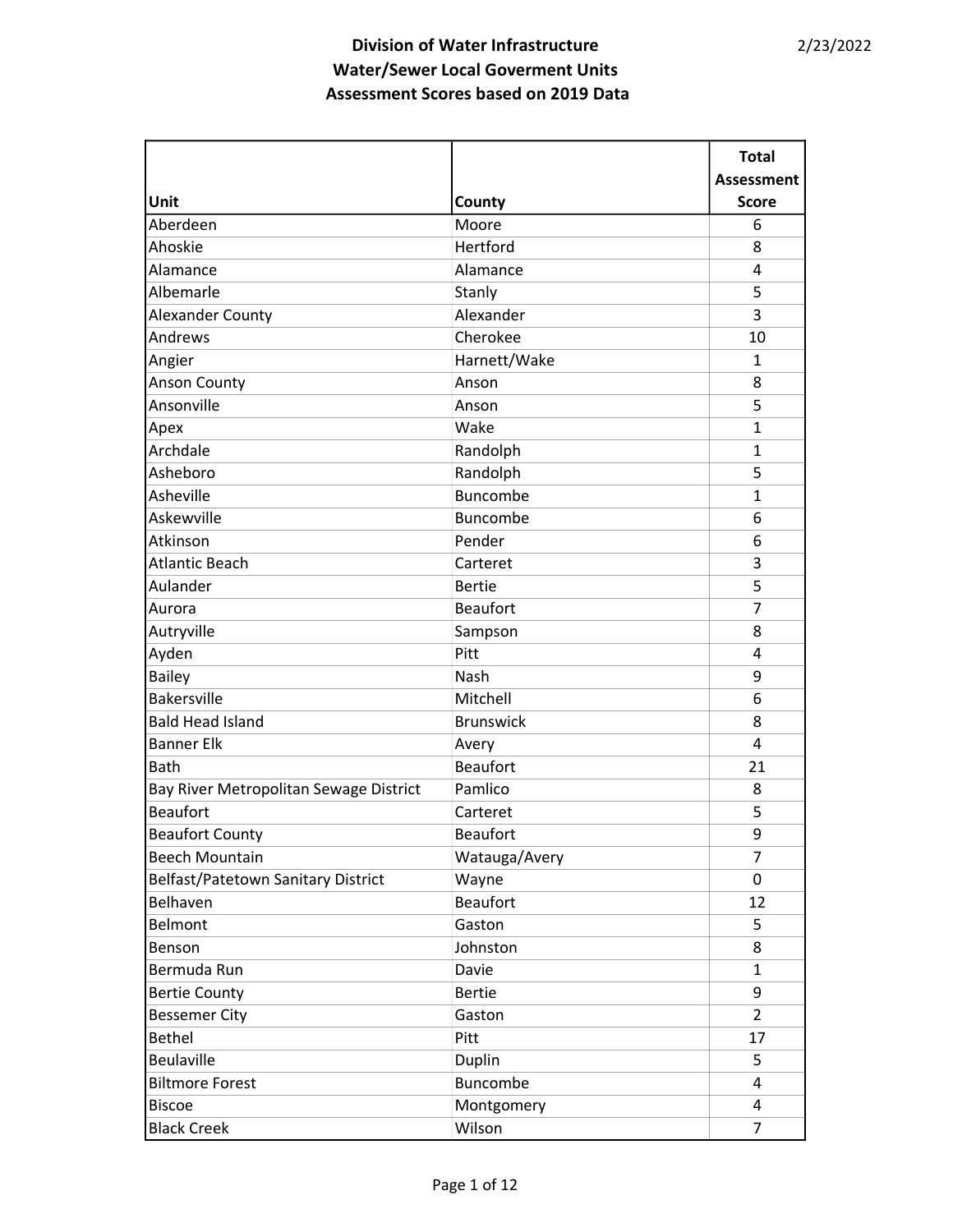| <b>Black Mountain</b>                        | Buncombe         | 1              |
|----------------------------------------------|------------------|----------------|
| <b>Bladen County</b>                         | Bladen           | 4              |
| Bladenboro                                   | Bladen           | 9              |
| <b>Blowing Rock</b>                          | Watauga          | 7              |
| Boardman                                     | Columbus         | 11             |
| <b>Boiling Springs</b>                       | Cleveland        | 3              |
| <b>Bolton</b>                                | Columbus         | 12             |
| Boone                                        | Watauga          | 1              |
| Boonville                                    | Yadkin           | 7              |
| <b>Bostic</b>                                | Rutherford       | 3              |
| <b>Brevard</b>                               | Transylvania     | 8              |
| Bridgeton                                    | Craven           | 5              |
| <b>Broad River Water Authority</b>           | Rutherford       | 1              |
| Broadway                                     | Lee              | 3              |
| <b>Brunswick</b>                             | Columbus         | 7              |
| <b>Brunswick County</b>                      | <b>Brunswick</b> | $\overline{2}$ |
| <b>Brunswick Regional Water and Sewer</b>    |                  |                |
| H <sub>2GO</sub>                             | <b>Brunswick</b> | 1              |
| <b>Bryson City</b>                           | Swain            | 6              |
| <b>Buncombe County Metropolitan Sewerage</b> |                  |                |
| <b>District</b>                              | Buncombe         | 0              |
| <b>Bunn</b>                                  | Franklin         | 6              |
| <b>Burgaw</b>                                | Pender           | 6              |
| <b>Burke County</b>                          | <b>Burke</b>     | 7              |
| Burlington                                   | Alamance         | 3              |
| <b>Burnsville</b>                            | Yancey           | 4              |
|                                              |                  |                |
| Cabarrus County Water & Sewer Authority      | Cabarus          | 1              |
| Cajah's Mountain                             | Caldwell         | 3              |
| Caldwell County                              | Caldwell         | 3              |
| Calypso                                      | Duplin           | 4              |
| Camden County                                | Camden           | 7              |
| Cameron                                      | Moore            | 7              |
| Candor                                       | Montgomery       | 4              |
| Canton                                       | Haywood          | 2              |
| Cape Fear Public Utility Authority           | New Hanover      | 1              |
| Carolina Beach                               | New Hanover      | 1              |
| Carteret County                              | Carteret         | 8              |
| Carthage                                     | Moore            | 7              |
| Cary                                         | Wake             | 0              |
| Cerro Gordo                                  | Columbus         | 10             |
| Chadbourn                                    | Columbus         | 7              |
| Charlotte                                    | Mecklenburg      | 0              |
| Chatham County                               | Chatham          | 3              |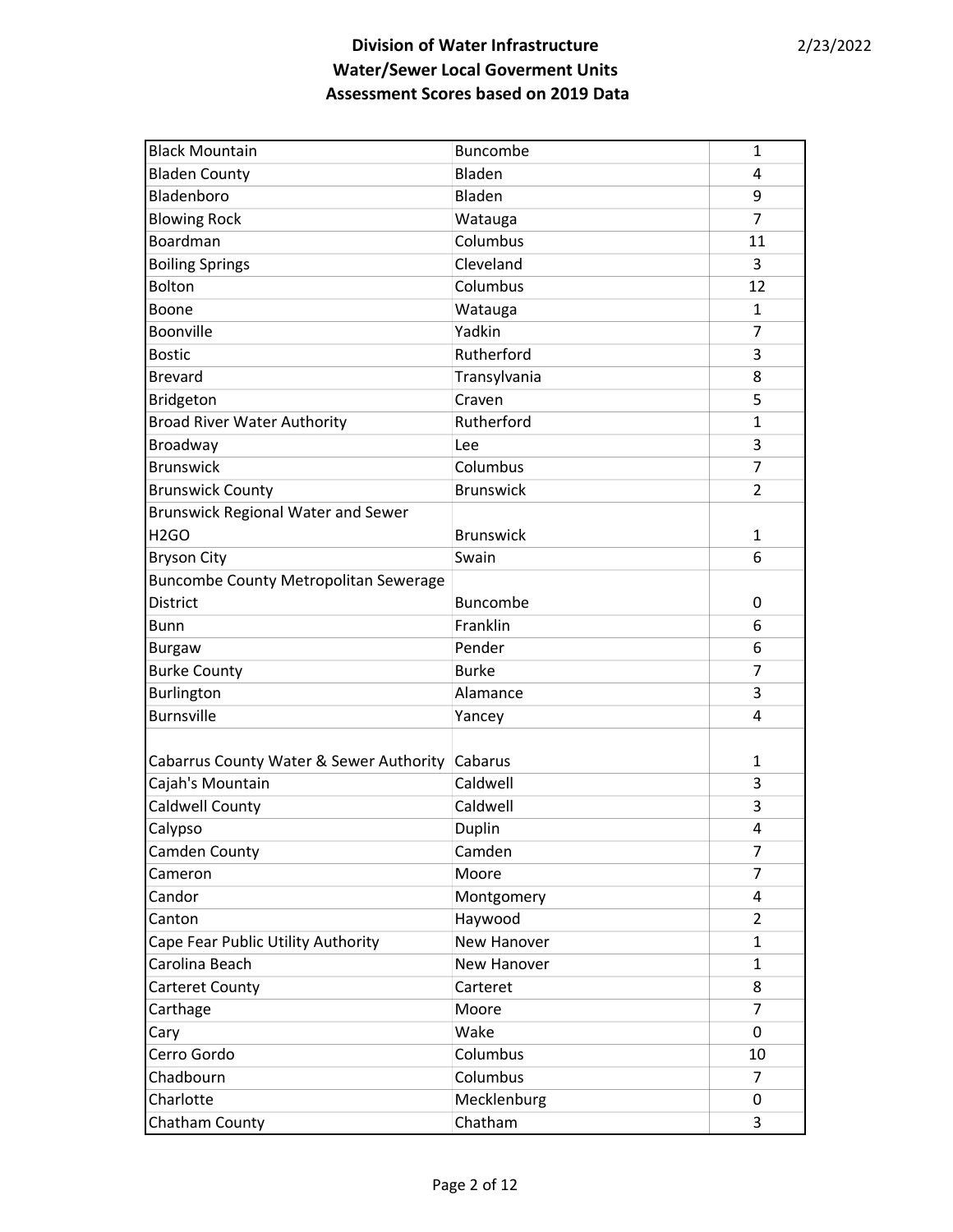| Cherryville                             | Gaston          | 7              |
|-----------------------------------------|-----------------|----------------|
| Chimney Rock                            | Rutherford      | 5              |
| Chocowinity                             | <b>Beaufort</b> | 5              |
| Chowan County                           | Chowan          | 3              |
| Claremont                               | Catawba         | 4              |
| Clarkton                                | Bladen          | 5              |
| Clay County                             | Clay            | 5              |
| Clayton                                 | Johnston        | 4              |
| Cleveland                               | Rowan           | 3              |
| <b>Cleveland County Water</b>           | Cleveland       | $\mathbf{1}$   |
| <b>Cliffside Sanitary District</b>      | Rutherford      | 4              |
| Clinton                                 | Sampson         | 4              |
| Clyde                                   | Haywood         | 2              |
| Coats                                   | Harnett         | 4              |
| Cofield                                 | Hertford        | 4              |
| Colerain                                | <b>Bertie</b>   | 8              |
| Columbia                                | Tyrrell         | 8              |
| Columbus                                | Polk            | 6              |
| <b>Columbus County</b>                  | Columbus        | 3              |
| Concord                                 | Cabarrus        | 0              |
| <b>Connelly Springs</b>                 | <b>Burke</b>    | 4              |
| Conover                                 | Catawba         | 4              |
|                                         |                 |                |
| Contentnea Metropolitan Sewage District | Pitt            | 0              |
| Conway                                  | Northampton     | 5              |
| Cove City                               | Craven          | 4              |
| Craven County                           | Craven          | 5              |
| Creswell                                | Washington      | 11             |
| Crossnore                               | Avery           | 5              |
| <b>Cumberland County</b>                | Cumberland      | 9              |
| <b>Currituck County</b>                 | Currituck       | $\overline{7}$ |
| <b>Dallas</b>                           | Gaston          | 3              |
| Dare County                             | Dare            | $\overline{2}$ |
| Davidson County                         | Davidson        | 8              |
| Davie County                            | Davie           | 5              |
| Denton                                  | Davidson        | 8              |
| Dobson                                  | Surry           | 5              |
| Dover                                   | Craven          | 9              |
| Drexel                                  | <b>Burke</b>    | $\overline{7}$ |
| Dublin                                  | Bladen          | 9              |
| Dunn                                    | Harnett         | 3              |
| <b>Duplin County</b>                    | Duplin          | 6              |
|                                         |                 |                |
| Durham                                  | Durham          | $\mathbf{1}$   |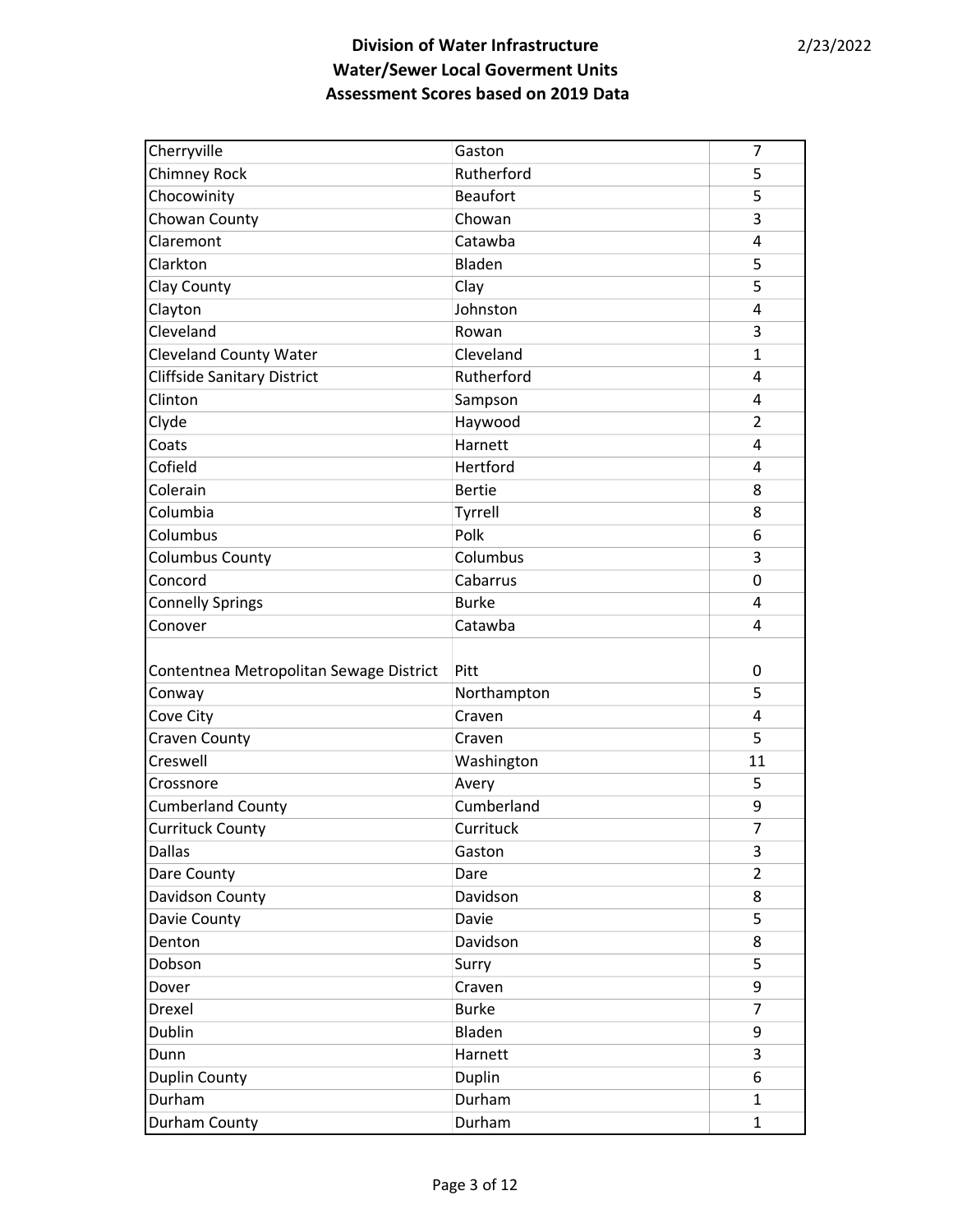| East Arcadia                         | Bladen             | 11             |
|--------------------------------------|--------------------|----------------|
| <b>East Bend</b>                     | Yadkin             | 9              |
| <b>East Spencer</b>                  | Rowan              | 14             |
| Eastern Wayne Sanitary District      | Wayne              | 3              |
| Eden                                 | Rockingham         | 4              |
| Edenton                              | Chowan             | 11             |
| Edgecombe County                     | Edgecombe          | 13             |
| <b>Elizabeth City</b>                | Pasquotank/Camden  | 3              |
| Elizabethtown                        | Bladen             | 5              |
| <b>Elk Park</b>                      | Avery              | 4              |
| Elkin                                | Surry/Wilkes       | 3              |
| Ellenboro                            | Rutherford         | 6              |
| Ellerbe                              | Richmond           | 11             |
| Elm City                             | Wilson             | 16             |
| Elon                                 | Alamance           | 5              |
| Enfield                              | <b>Halifax</b>     | 9              |
| <b>Engelhard Sanitary District</b>   | Hyde               | 9              |
| Eureka                               | Wayne              | 6              |
| Everetts                             | Martin             | 12             |
| <b>Fair Bluff</b>                    | Columbus           | 11             |
| Fairmont                             | Robeson            | 12             |
| Faison                               | Duplin             | 4              |
| Faith                                | Rowan              | 5              |
| Falcon                               | Cumberland/Sampson | 6              |
| Fallston                             | Cleveland          | 8              |
| Farmville                            | Pitt               | 3              |
| First Craven Sanitary District       | Craven             | 3              |
| Flat Rock/Bannertown Water and Sewer |                    |                |
| <b>District</b>                      | Henderson          | 5              |
| Fontana Dam                          | Graham             | 5              |
| <b>Forest City</b>                   | Rutherford         | 4              |
| Fork Township Sanitary District      | Wayne              | 4              |
| Fountain                             | Pitt               | 12             |
| <b>Four Oaks</b>                     | Johnston           | 8              |
| <b>Foxfire Village</b>               | Moore              | 4              |
| Franklin                             | Macon              | 3              |
| <b>Franklin County</b>               | Franklin           | 3              |
| Franklinville                        | Randolph           | 10             |
| Fremont                              | Wayne              | 17             |
| Fuquay-Varina                        | Wake               | 0              |
| Gamewell                             | Caldwell           | 12             |
| Garland                              | Sampson            | 4              |
| Gastonia                             | Gaston             | $\overline{2}$ |
| <b>Gates County</b>                  | Gates              | 11             |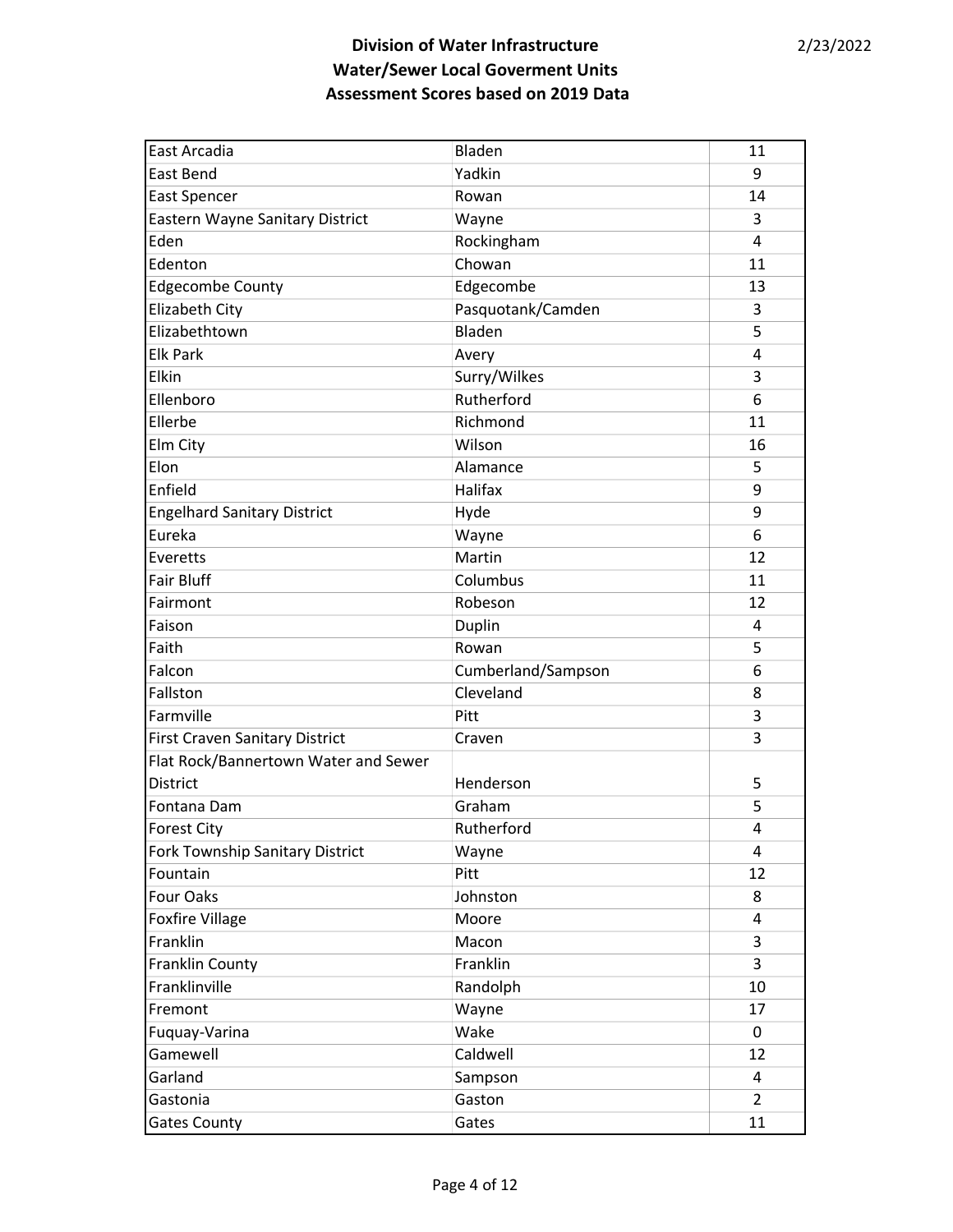| Gibson                                  | Scotland                          | 10             |
|-----------------------------------------|-----------------------------------|----------------|
| Gibsonville                             | Guilford/Alamance                 | 3              |
| Glen Alpine                             | <b>Burke</b>                      | 9              |
| Godwin                                  | Cumberland                        | 15             |
| Goldsboro                               | Wayne                             | 9              |
| Goldston                                | Chatham                           | 6              |
| Goldston/Gulf Sanitary District         | Chatham                           | 4              |
| Graham                                  | Alamance                          | 2              |
| <b>Granite Falls</b>                    | Caldwell                          | 9              |
| Green Level                             | Alamance                          | 4              |
| <b>Greene County</b>                    | Greene                            | 11             |
| Greenevers                              | Duplin                            | 13             |
| Greensboro                              | Guilford                          | 1              |
| <b>Greenville Utilities Commission</b>  | Pitt                              | 0              |
| Grifton                                 | Pitt/Lenoir                       | 11             |
| Grimesland                              | Pitt                              | 8              |
| Grover                                  | Cleveland                         | 8              |
| <b>Halifax</b>                          | Halifax                           | 11             |
| <b>Halifax County</b>                   | <b>Halifax</b>                    | $\overline{2}$ |
| Hamilton                                | Martin                            | 9              |
| Hamlet                                  | Richmond                          | 6              |
| <b>Handy Sanitary District</b>          | Davidson                          | 3              |
| <b>Harkers Island Sanitary District</b> | Carteret                          | $\overline{2}$ |
| Harmony                                 | Iredell                           | 3              |
| <b>Harnett County</b>                   | Harnett                           | 4              |
| Harrellsville                           | Hertford                          | 4              |
| Harrisburg                              | Cabarrus                          | 0              |
| Havelock                                | Craven                            | $\overline{2}$ |
| <b>Haw River</b>                        | Alamance                          | 7              |
| Henderson                               | Vance                             | 3              |
| <b>Henderson County</b>                 | Henderson                         | 3              |
| Hendersonville                          | Henderson                         | $\overline{2}$ |
| Hertford                                | Perquimans                        | 12             |
| <b>Hertford County</b>                  | Hertford                          | 4              |
| Hickory                                 | Catawba/Burke/Caldwell            | 3              |
|                                         | Guilford/Davidson/Randolph/Forsyt |                |
| <b>High Point</b>                       | h                                 | 2              |
| <b>High Shoals</b>                      | Gaston/Lincoln                    | $\overline{7}$ |
| Highlands                               | Macon/Jackson                     | 4              |
| Hillsborough                            | Orange                            | 3              |
| Hobgood                                 | Halifax                           | 7              |
| <b>Hoke County</b>                      | Hoke                              | 2              |
| Holden Beach                            | <b>Brunswick</b>                  | $\overline{7}$ |
| <b>Holly Springs</b>                    | Wake                              | 1              |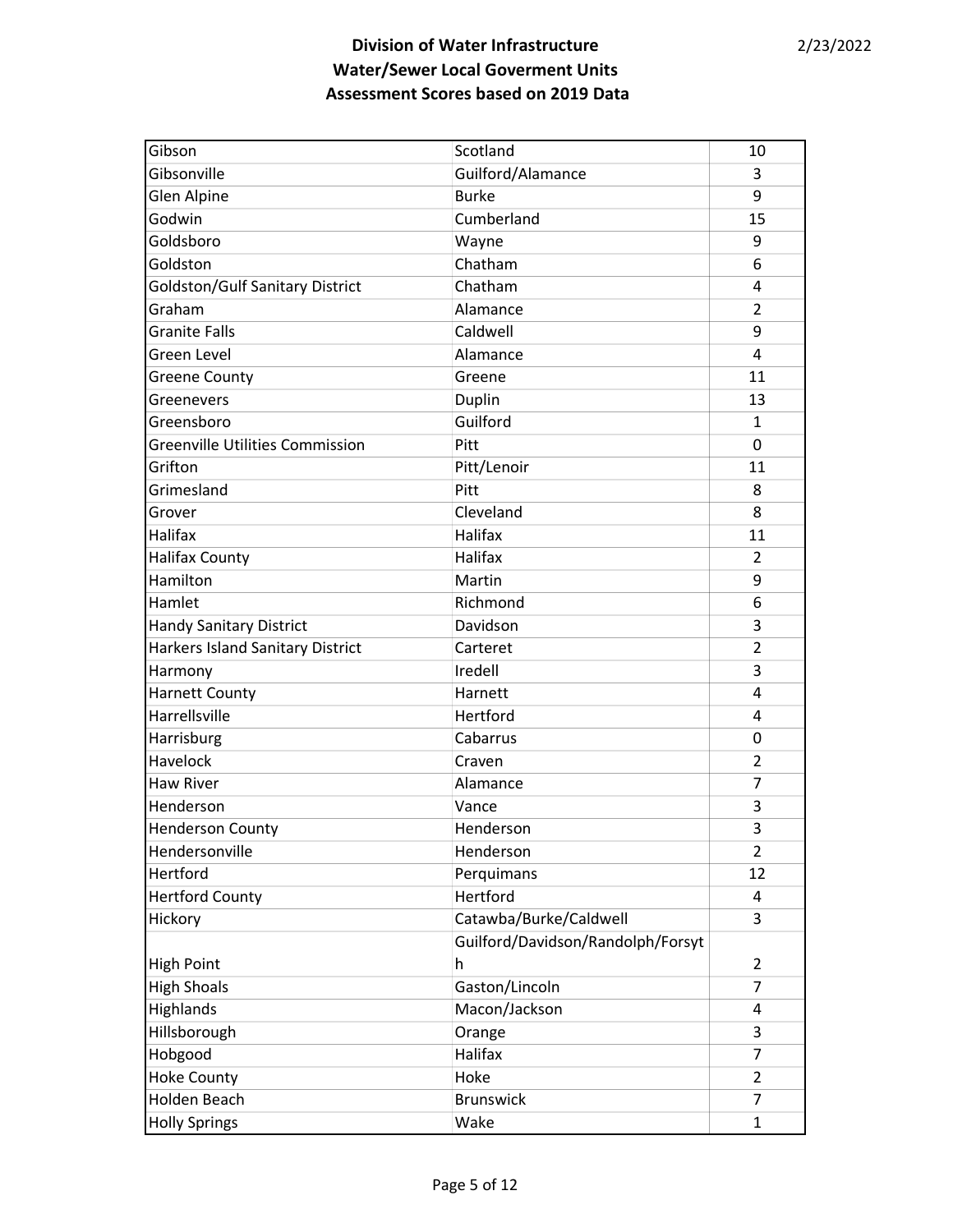| Hookerton                   | Greene           | 9              |
|-----------------------------|------------------|----------------|
| <b>Hot Springs</b>          | Madison          | 9              |
| <b>Hyde County</b>          | Hyde             | 10             |
| Jackson                     | Northampton      | 6              |
| Jacksonville                | Onslow           | $\overline{2}$ |
| Jamestown                   | Guilford         | 1              |
| Jamesville                  | Martin           | 6              |
| Jefferson                   | Ashe             | 5              |
| Johnston County             | Johnston         | 6              |
| Jones County                | Jones            | $\overline{4}$ |
| Jonesville                  | Yadkin           | 9              |
| Junaluska Sanitary District | Haywood          | $\overline{2}$ |
| Kannapolis                  | Rowan/Cabarrus   | 2              |
| Kenansville                 | Duplin           | $\overline{7}$ |
| Kenly                       | Johnston/Wilson  | 7              |
| <b>Kill Devil Hills</b>     | Dare             | 4              |
| King                        | Stokes/Forsyth   | $\overline{2}$ |
| Kings Mountain              | Cleveland/Gaston | 3              |
| Kingstown                   | Cleveland        | 11             |
| Kinston                     | Lenoir           | 2              |
| Kure Beach                  | New Hanover      | $\overline{2}$ |
| La Grange                   | Lenoir           | $\overline{4}$ |
| Lake Lure                   | Rutherford       | 5              |
| Lake Santeetlah             | Graham           | $\overline{7}$ |
| Lake Waccamaw               | Columbus         | 4              |
| Landis                      | Rowan            | 11             |
| Lansing                     | Ashe             | 8              |
| Laurel Park                 | Henderson        | 3              |
| Laurinburg                  | Scotland         | 3              |
| Lawndale                    | Cleveland        | 9              |
| Leland                      | <b>Brunswick</b> | 3              |
| Lenoir                      | Caldwell         | 3              |
| Lewiston-Woodville          | <b>Bertie</b>    | 5              |
| Lexington                   | Davidson         | 6              |
| Liberty                     | Randolph         | 8              |
| Lilesville                  | Anson            | 9              |
| Lillington                  | Harnett          | 7              |
| <b>Lincoln County</b>       | Lincoln          | 3              |
| Lincolnton                  | Lincoln          | 4              |
| Linden                      | Cumberland       | 4              |
| Littleton                   | Halifax          | $\overline{7}$ |
| Locust                      | Stanly/Cabarrus  | 3              |
| Long View                   | Catawba/Burke    | 4              |
| Louisburg                   | Franklin         | 5              |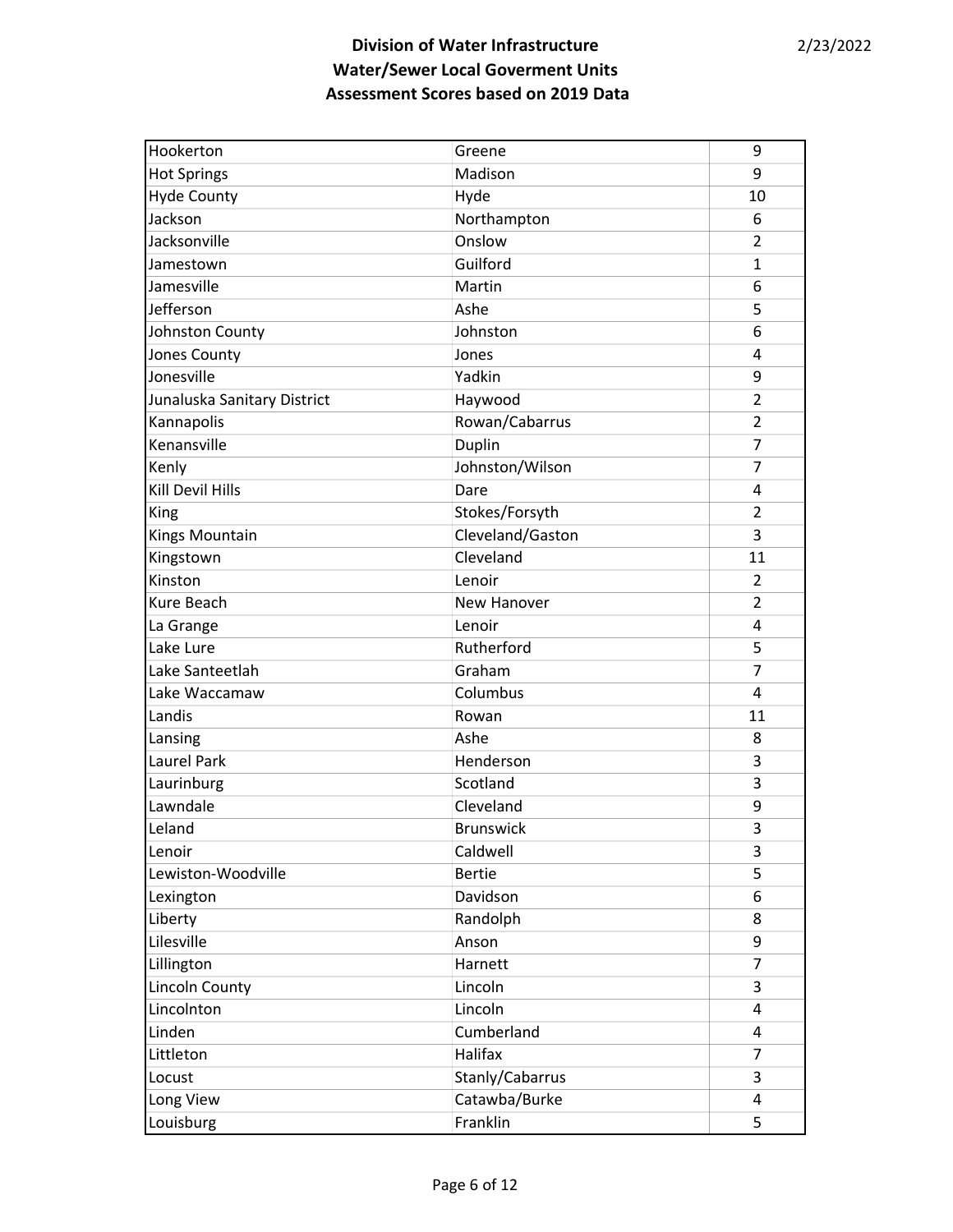| Lowell                                  | Gaston                        | 4              |
|-----------------------------------------|-------------------------------|----------------|
|                                         | Bladen/Brunswick/Columbus/New |                |
| Lower Cape Fear Water & Sewer Authority | Hanover/Pender                | 5              |
| Lucama                                  | Wilson                        | $\overline{7}$ |
| Lumberton                               | Robeson                       | 5              |
| Macclesfield                            | Edgecombe                     | 12             |
| Madison                                 | Rockingham                    | 10             |
| <b>Maggie Valley</b>                    | Haywood                       | 3              |
| Maggie Valley Sanitary District         | Haywood                       | 3              |
| Magnolia                                | Duplin                        | 12             |
| Maiden                                  | Lincoln/Catawba               | 4              |
| Manteo                                  | Dare                          | 4              |
| Marion                                  | McDowell                      | 5              |
| Mars Hill                               | Madison                       | $\overline{2}$ |
| Marshall                                | Madison                       | 5              |
| Marshville                              | Union                         | 3              |
| <b>Martin County</b>                    | Martin                        | 8              |
| Martin County Regional Water and Sewer  |                               |                |
| Authority                               | Martin                        | 5              |
| Maury Sanitary Land District            | Greene                        | 3              |
| Maxton                                  | Robeson/Scotland              | 6              |
| Mayodan                                 | Rockingham                    | 4              |
| Maysville                               | Jones                         | 16             |
| Mcadenville                             | Gaston                        | 3              |
| <b>Mcdowell County</b>                  | Mcdowell                      | $\overline{7}$ |
| Mebane                                  | Alamance/Orange               | $\mathbf{1}$   |
| Micro                                   | Johnston                      | 4              |
| Middlesex                               | Nash                          | 11             |
| Milton                                  | Caswell                       | 8              |
| Mocksville                              | Davie                         | 6              |
| Monroe                                  | Union                         | 1              |
| Montgomery County                       | Montgomery                    | 3              |
| Montreat                                | Buncombe                      | 6              |
| Moore County                            | Moore                         | $\overline{2}$ |
| Mooresville                             | Iredell                       | 0              |
| Morehead City                           | Carteret                      | 3              |
| Morganton                               | <b>Burke</b>                  | 4              |
| Morven                                  | Anson                         | 11             |
| <b>Mount Airy</b>                       | Surry                         | 3              |
| Mount Gilead                            | Montgomery                    | 6              |
| Mount Holly                             | Gaston                        | 3              |
| Mount Olive                             | Wayne/Duplin                  | 15             |
| Mount Pleasant                          | Cabarrus                      | 4              |
| Murfreesboro                            | Hertford                      | 8              |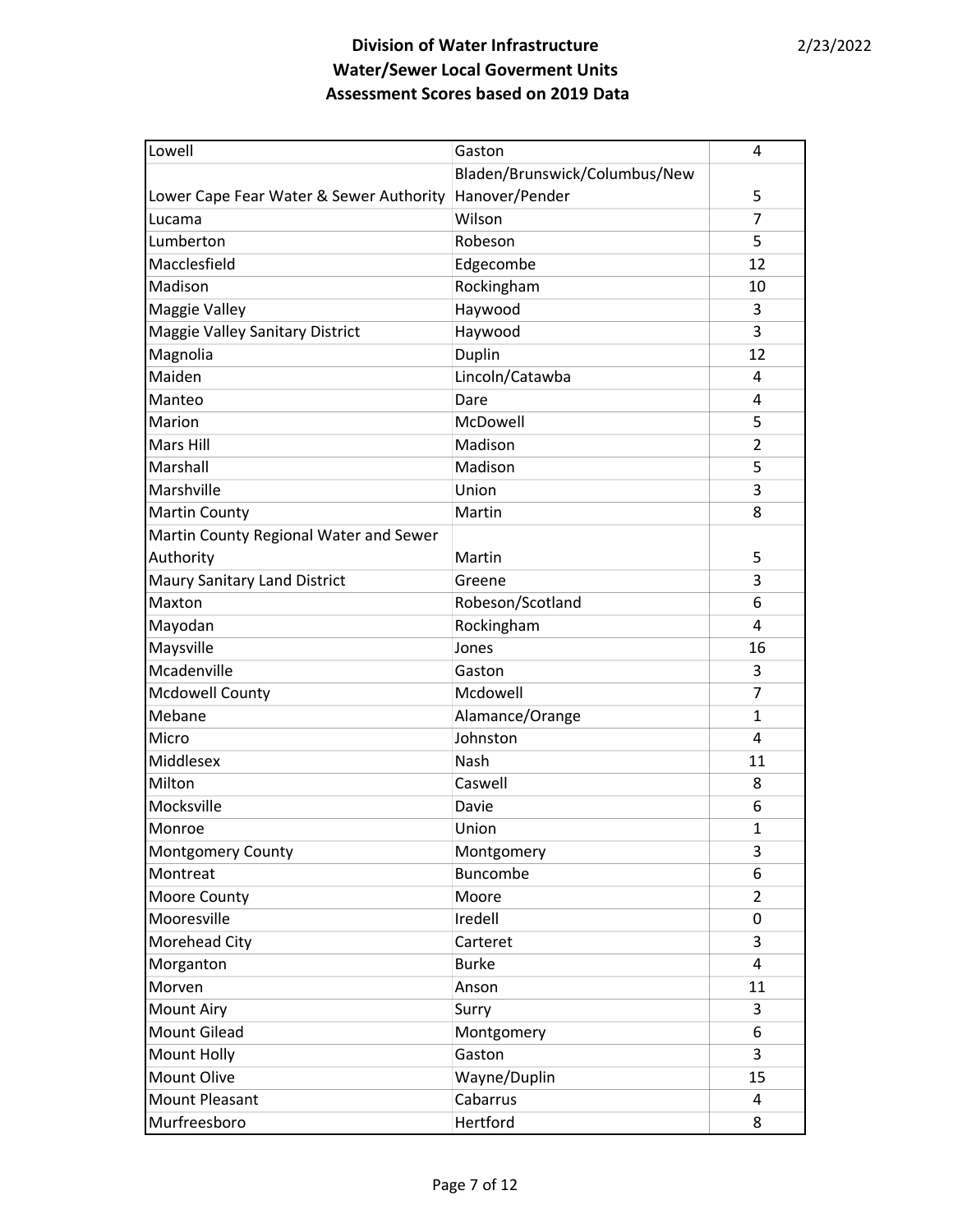| Murphy                                  | Cherokee         | 5              |
|-----------------------------------------|------------------|----------------|
| Nags Head                               | Dare             | 7              |
| Nash County                             | Nash             | 10             |
| Nashville                               | Nash             | 6              |
| Navassa                                 | <b>Brunswick</b> | 13             |
|                                         |                  |                |
| Neuse Regional Water & Sewer Authority  | Lenoir/Pitt      | 0              |
| New Bern                                | Craven           | 2              |
| New London                              | Stanly           | 5              |
| Newland                                 | Avery            | 4              |
| Newport                                 | Carteret         | 5              |
| Newton                                  | Catawba          | 5              |
| <b>Newton Grove</b>                     | Sampson          | 12             |
| Norlina                                 | Warren           | 6              |
| North Wilkesboro                        | Wilkes           | 4              |
| Northampton County                      | Northampton      | 6              |
| Northwestern Wayne Sanitary District    | Wayne            | 0              |
| Norwood                                 | Stanly           | 11             |
| Oak Island                              | <b>Brunswick</b> | 5              |
| Oakboro                                 | Stanly           | 2              |
| Ocean Isle Beach                        | <b>Brunswick</b> | 2              |
| <b>Ocracoke Sanitary District</b>       | Hyde             | 8              |
| Old Fort                                | McDowell         | 6              |
| <b>Onslow Water and Sewer Authority</b> | Onslow           | $\overline{2}$ |
| <b>Orange County</b>                    | Orange           | 9              |
| Orange Water & Sewer Authority          | Orange           | 0              |
| Oriental                                | Pamlico          | 7              |
| Ossipee                                 | Alamance         | 12             |
| Oxford                                  | Granville        | 3              |
| Pamlico County                          | Pamlico          | 2              |
| Parkton                                 | Robeson          | 5              |
| Parmele                                 | Martin           | 10             |
| Pasquotank County                       | Pasquotank       | 2              |
| Peachland                               | Anson            | 5              |
| Pembroke                                | Robeson          | 3              |
| <b>Pender County</b>                    | Pender           | 7              |
| Perquimans County                       | Perquimans       | 6              |
|                                         |                  |                |
| Piedmont Triad Regional Water Authority | Randolph         | 1              |
| Pikeville                               | Wayne            | 19             |
| Pilot Mountain                          | Surry            | 13             |
| Pine Knoll Shores                       | Carteret         | 3              |
| Pine Level                              | Johnston         | 8              |
| Pinebluff                               | Moore            | 3              |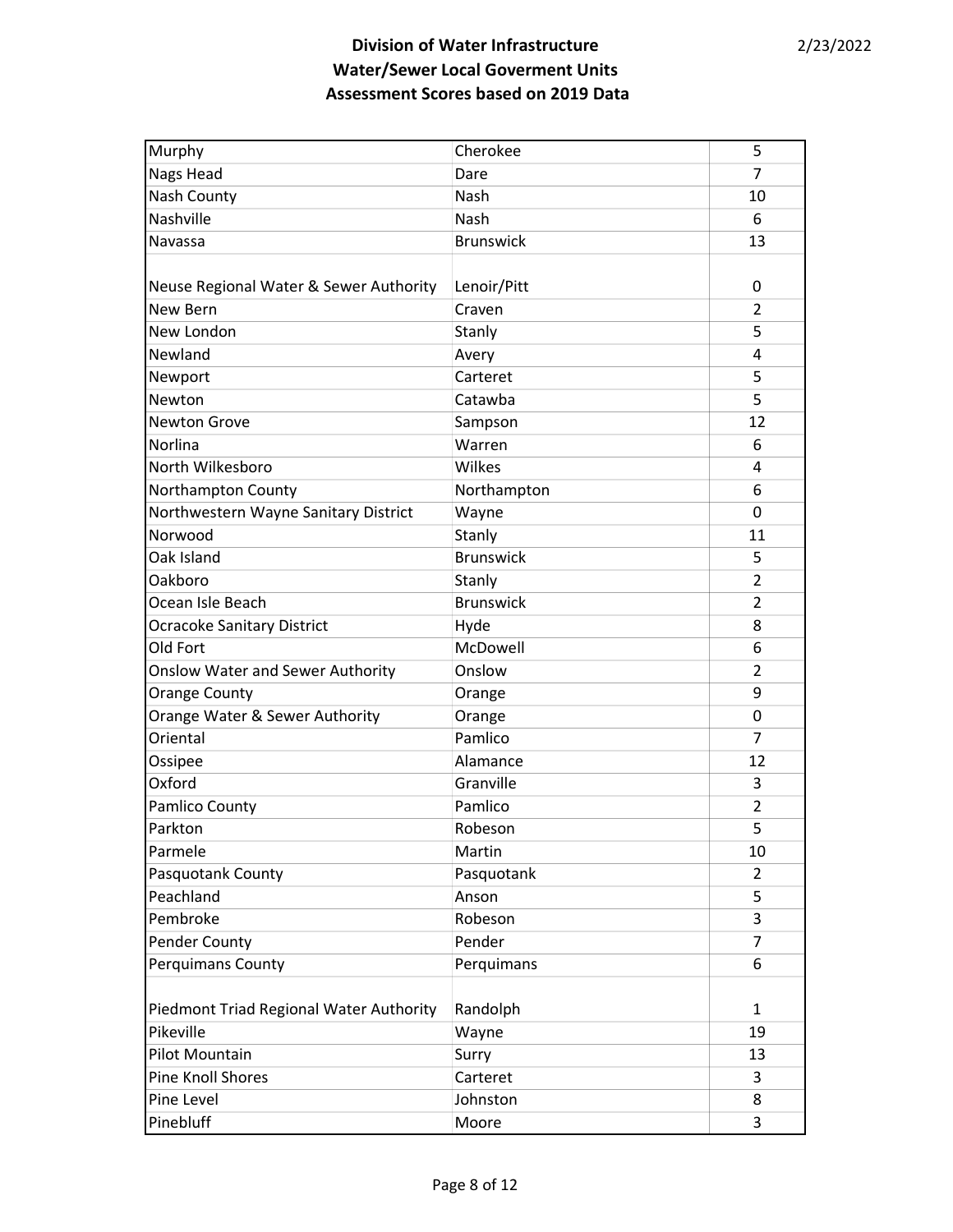| Pinetops                              | Edgecombe      | 12             |
|---------------------------------------|----------------|----------------|
| Pink Hill                             | Lenoir         | 9              |
| Pittsboro                             | Chatham        | 6              |
| Plymouth                              | Washington     | 10             |
| Polkton                               | Anson          | 8              |
| Polkville                             | Cleveland      | 11             |
| Pollocksville                         | Jones          | 11             |
| Powellsville                          | <b>Bertie</b>  | 8              |
| Princeton                             | Johnston       | 4              |
| Proctorville                          | Robeson        | 5              |
| Public Work Commission of the City of |                |                |
| Fayetteville                          | Cumberland     | 2              |
| Raeford                               | Hoke           | 8              |
| Raleigh                               | Wake           | 1              |
| Ramseur                               | Randolph       | 9              |
| Randleman                             | Randolph       | 4              |
| Ranlo                                 | Gaston         | $\overline{7}$ |
| <b>Red Springs</b>                    | Robeson        | 7              |
| Reidsville                            | Rockingham     | $\overline{2}$ |
| <b>Rhodhiss</b>                       | Burke/Caldwell | 7              |
| Rich Square                           | Northampton    | 13             |
| Richfield                             | Stanly         | $\overline{7}$ |
| <b>Richmond County</b>                | Richmond       | 3              |
| <b>River Bend</b>                     | Craven         | 3              |
| Roanoke Rapids Sanitary District      | Halifax        | 1              |
| <b>Robbins</b>                        | Moore          | 10             |
| Robbinsville                          | Graham         | 6              |
| Robersonville                         | Martin         | $\overline{7}$ |
| Robeson County                        | Robeson        | 6              |
| Rockingham                            | Richmond       | 6              |
| Rockingham County                     | Rockingham     | 15             |
| Rocky Mount                           | Nash/Edgecombe | 2              |
| Ronda                                 | Wilkes         | 5              |
| Roper                                 | Washington     | 7              |
| Rose Hill                             | Duplin         | 8              |
| Roseboro                              | Sampson        | $\overline{7}$ |
| Rosman                                | Transylvania   | 7              |
| Rowland                               | Robeson        | 15             |
| Roxboro                               | Person         | 7              |
| <b>Rutherford College</b>             | <b>Burke</b>   | 5              |
| Rutherfordton                         | Rutherford     | 9              |
| Saint Pauls                           | Robeson        | 9              |
| Salemburg                             | Sampson        | $\overline{7}$ |
| Salisbury                             | Rowan          | 2              |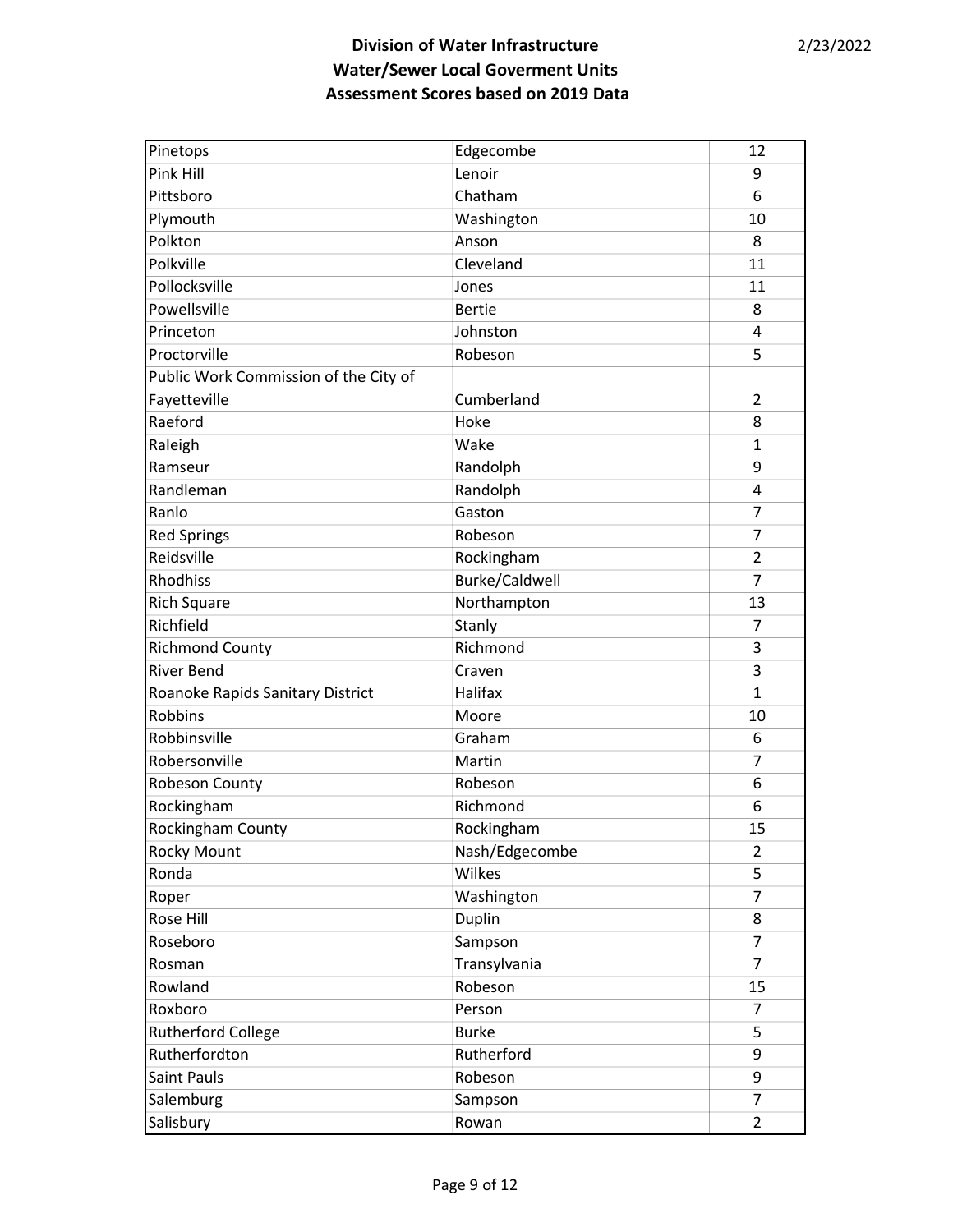| Saluda                                             | Polk/Henderson        | 4              |
|----------------------------------------------------|-----------------------|----------------|
| Sampson County                                     | Sampson               | 3              |
| Sandyfield                                         | Columbus              | 7              |
| Sanford                                            | Lee                   | 5              |
| Saratoga                                           | Wilson                | 6              |
| Sawmills                                           | Caldwell              | 3              |
| <b>Scotland County</b>                             | Scotland              | 6              |
| <b>Scotland Neck</b>                               | Halifax               | 9              |
| Seaboard                                           | Northampton           | 9              |
|                                                    |                       |                |
| Seagrove-Ulah Metropolitan Water District Randolph |                       | 1              |
| Sedgefield Sanitary District                       | Guilford              | $\overline{7}$ |
| Selma                                              | Johnston              | 8              |
| Seven Devils                                       | Watauga/Avery         | $\overline{2}$ |
| Seven Springs                                      | Wayne                 | 3              |
| Severn                                             | Northampton           | 6              |
| Shallotte                                          | <b>Brunswick</b>      | 3              |
| Sharpsburg                                         | Nash/Wilson/Edgecombe | 13             |
| Shelby                                             | Cleveland             | 5              |
| Siler City                                         | Chatham               | 5              |
| Sims                                               | Wilson                | 9              |
| Smithfield                                         | Johnston              | 1              |
| Snow Hill                                          | Greene                | 11             |
| South Granville Water and Sewer                    |                       |                |
| Authority                                          | Granville             | 1              |
| Southeast Brunswick Sanitary District              | <b>Brunswick</b>      | $\overline{2}$ |
| Southeastern Wayne Sanitary District               | Wayne                 | 0              |
| Southern Pines                                     | Moore                 | $\overline{2}$ |
| Southern Wayne Sanitary District                   | Wayne                 | 1              |
| Southport                                          | <b>Brunswick</b>      | 10             |
| Southwestern Wayne Sanitary District               | Wayne                 | 4              |
| Sparta                                             | Alleghany             | 6              |
| Spindale                                           | Rutherford            | $\overline{7}$ |
| <b>Spring Hope</b>                                 | Nash                  | 4              |
| Spring Lake                                        | Cumberland            | 10             |
| <b>Spruce Pine</b>                                 | Mitchell              | 6              |
| Stanfield                                          | Cabarrus/Stanly       | 7              |
| Stanley                                            | Gaston                | 6              |
| <b>Stanly County</b>                               | Stanly                | 11             |
| Stanly Water & Sewer Authority                     | Stanly                | 1              |
| Stantonsburg                                       | Wilson                | $\overline{2}$ |
| Star                                               | Montgomery            | 11             |
| Statesville                                        | Iredell               | $\overline{2}$ |
| Stedman                                            | Cumberland            | 4              |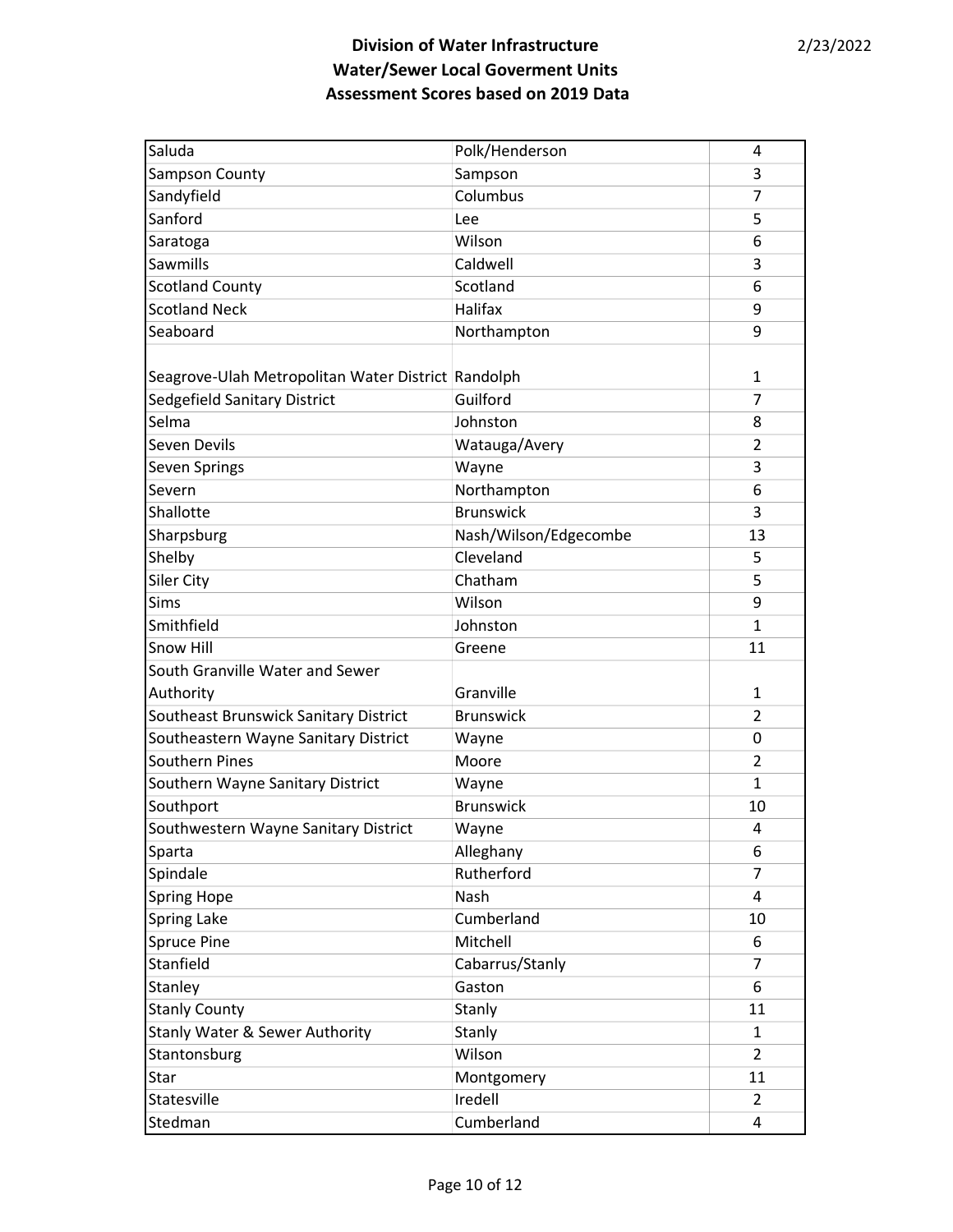| <b>Stokes County</b>                  | <b>Stokes</b>   | 6  |
|---------------------------------------|-----------------|----|
| Stokes County Water & Sewer Authority | <b>Stokes</b>   | 3  |
| Stokesdale                            | Guilford        | 5  |
| Stoneville                            | Rockingham      | 6  |
| Stovall                               | Granville       | 10 |
| <b>Surf City</b>                      | Onslow/Pender   | 4  |
| <b>Surry County</b>                   | Surry           | 13 |
| Swan Quarter Sanitary District        | Hyde            | 4  |
| Swepsonville                          | Alamance        | 3  |
| <b>Tabor City</b>                     | Columbus        | 5  |
| Tarboro                               | Edgecombe       | 4  |
| Taylorsville                          | Alexander       | 6  |
| Taylortown                            | Moore           | 12 |
| Teachey                               | Duplin          | 3  |
| Thomasville                           | Davidson        | 3  |
| <b>Topsail Beach</b>                  | Pender          | 4  |
| Trenton                               | Jones           | 12 |
| Trinity                               | Randolph        | 11 |
| Troutman                              | Iredell         | 3  |
| Troy                                  | Montgomery      | 5  |
| Tryon                                 | Polk            | 12 |
| Tuckaseigee Water and Sewer Authority | Jackson         | 2  |
| Turkey                                | Sampson         | 4  |
| <b>Tyrrell County</b>                 | Tyrrell         | 8  |
| <b>Union County</b>                   | Union           | 3  |
| Valdese                               | <b>Burke</b>    | 4  |
| <b>Vance County</b>                   | Vance           | 9  |
| Vanceboro                             | Craven          | 11 |
| Wade                                  | Cumberland      | 7  |
| Wadesboro                             | Anson           | 7  |
| Wagram                                | Scotland        | 7  |
| Wallace                               | Duplin/Pender   | 4  |
| <b>Walnut Cove</b>                    | <b>Stokes</b>   | 5  |
| <b>Walnut Creek</b>                   | Wayne           | 4  |
| Walstonburg                           | Greene          | 10 |
| <b>Warren County</b>                  | Warren          | 3  |
| Warrenton                             | Warren          | 9  |
| Warsaw                                | Duplin          | 4  |
| Washington                            | <b>Beaufort</b> | 5  |
| <b>Washington County</b>              | Washington      | 11 |
| <b>Wayne County</b>                   | Wayne           | 6  |
| Waynesville                           | Haywood         | 5  |
| Weaverville                           | Buncombe        | 3  |
| Weldon                                | Halifax         | 4  |